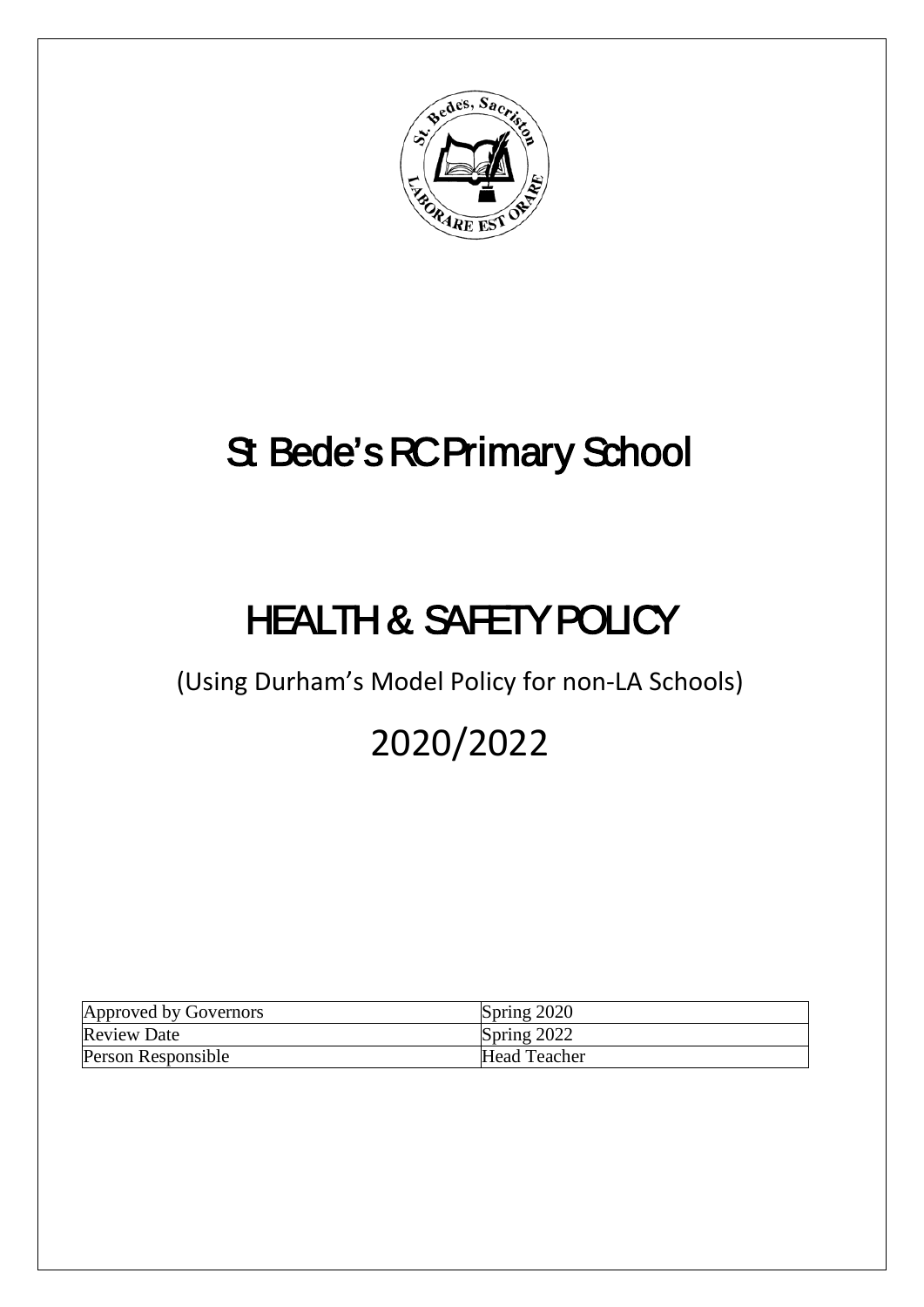# **Introduction**

The health, safety and welfare of all the people that work or learn at our school are of fundamental importance. We aim to provide a safe, secure and pleasant environment for everyone where people are supported to fulfil their potential. The governing body, as an employer, takes responsibility for the health & safety of all our pupils, members of staff and others who visit our premises.

# Section 1 – Statement of intent.

The Governing Body of St Bede's RCVA Primary School recognise their responsibility as employers under the Health and Safety at Work etc Act 1974 to provide a safe and healthy environment for the teaching and non- teaching staff, the pupils and other people who come onto the premises.

The Governing Body will take all reasonably practicable steps within their power to fulfil this responsibility.

The Governing Body has adopted the Health & Safety Policy of Durham County Council, as detailed in the School Health & Safety Policy and Procedures Manual. In addition the school will, where reasonably practicable, apply all health and safety instructions and advice issued by the Local Authority and other enforcing bodies. When required the Governing Body and/or Head Teacher will seek competent Health & Safety advice from the Local Authority.

The school will ensure that risk assessments are conducted, recorded and implemented to guarantee, so far as is reasonably practicable, the provision and maintenance of:

- safe premises, plant and systems of work;
- safe methods of using, handling, storing and transporting of articles and substances;
- suitable and sufficient information, instruction, training and supervision to enable all employees to avoid hazards and contribute positively to their own safety and health at work;

a safe working environment with adequate arrangements for the welfare of employees and;

safe access to, and egress from, places of work including procedures for evacuation in an emergency.

Adequate facilities and arrangements will be maintained to consult with employees, trade union representatives and the relevant internal and external safety agencies, to encourage a joint approach to the management of health, and safety and safety and welfare.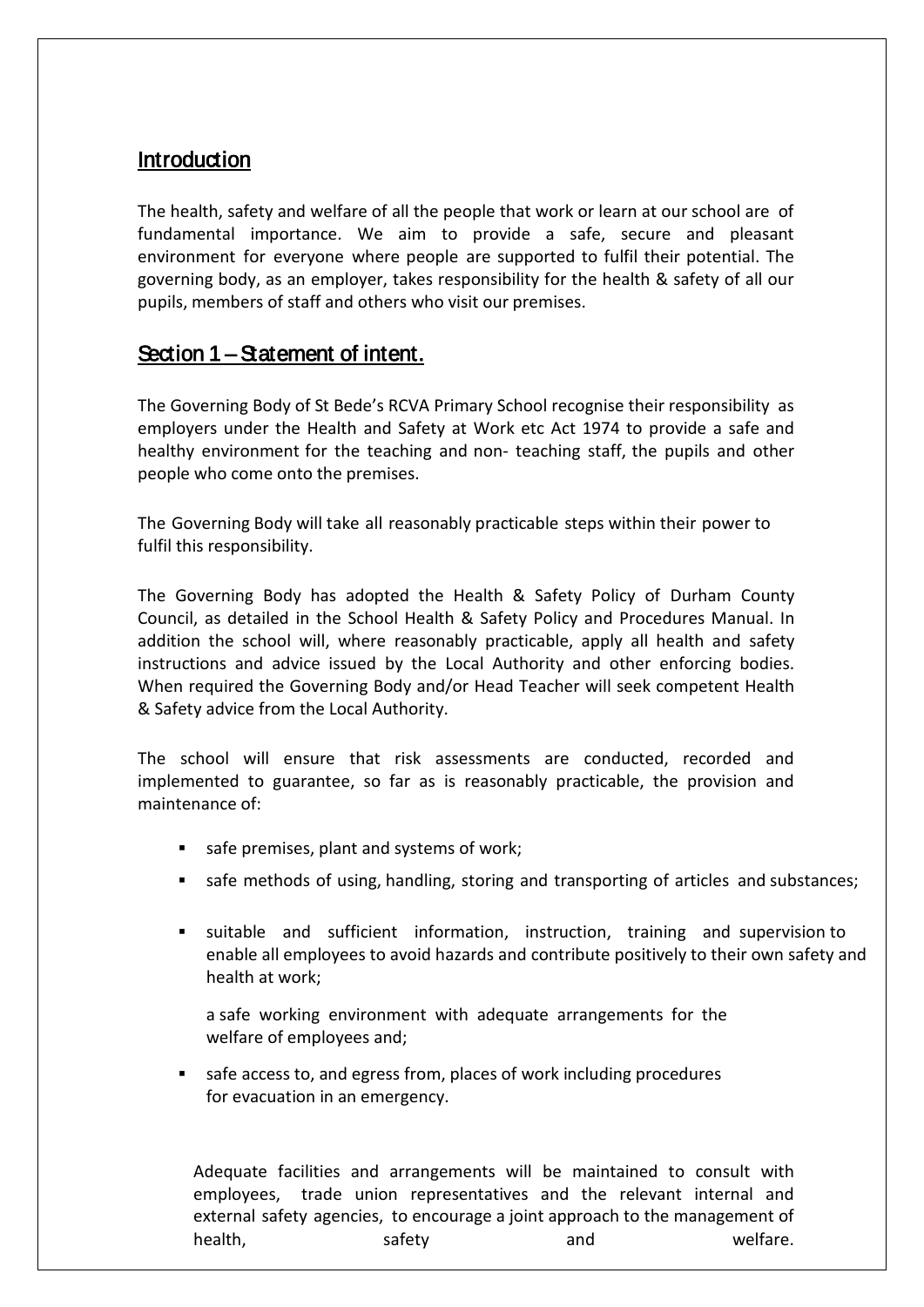All employees have a legal obligation to take reasonable care for their own health and safety, for the safety of others and to co-operate with the Governing Body and Head Teacher in fulfilling the schools' statutory duties.

The Governing Body will review this policy statement annually and update, modify or amend it as it considers necessary to ensure the health, safety and welfare of staff, pupils and others.

# Section 2 - Organisation of Health & Safety Responsibilities

# Governing Body

The Governing Body has responsibility as an employer for Health & Safety and has chosen to adopt and implement the health and safety management system of the Local Authority as set out in the Schools Health & Safety Procedures Manual. In order to fulfil its responsibilities the Governing Body will, as far as reasonably practicable, ensure that:

- $\Box$  Health & Safety management procedures and systems are incorporated as an integral part of their overall school management system, and are adequately given a level of consideration equal to other school issues;
- $\Box$  the School Health & Safety Policy and Procedures Manual, as it relates to areas, activities and persons under the schools control is understood, implemented, maintained and monitored;
- $\Box$  pro-active health and safety risk management is implemented, and reviewed to meet statutory, best practice and Local Authority advice;
- $\Box$  where health, safety and welfare duties and responsibilities are delegated to school staff, appropriate and sufficient information, instruction and /or training is identified and organised;
- $\Box$  communication and liaison is maintained with all those who may need to be aware of the requirements of this policy and it's procedures;
- $\Box$  the school cooperates with Local Authority auditing and monitoring of Health & Safety;
- $\Box$  A committee of the governing body will be delegated the role of monitoring health & safety performance within the school; and that;
- $\Box$  should the Governing Body be unable to meet its duties and responsibilities it will seek competent health & safety advice.

## Head Teacher

The Headteacher will co-operate with their Governing Body to ensure that:

- 1. adequate health and safety management systems and procedures, that comply with the School Health & Safety Policy and Procedures Manual, are implemented within the school;
- 2. where duties and responsibilities are to be delegated, necessary information, instruction or training is identified and organised;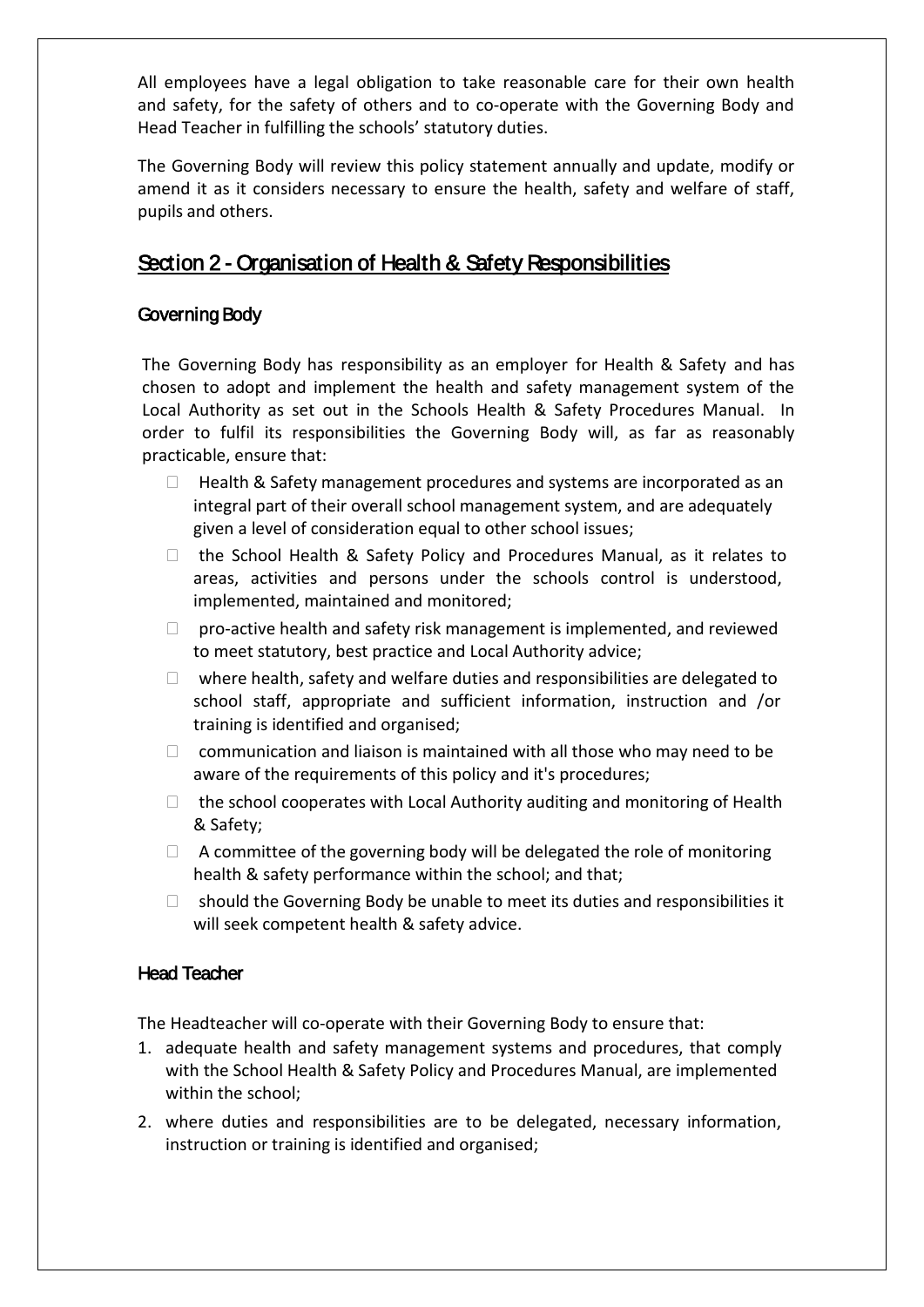- 3. systems are in place to monitor the application and effectiveness of the health and safety procedures;
- 4. at intervals agreed with the Governing Body, a review of Health & Safety in the school is carried out; and,
- 5. they take an active and visible part in communicating and encouraging a positive attitude to health, safety and welfare.

### **Employees**

All employees have a responsibility to -

- 1 observe the health & safety policy & procedures in school;
- 2 take reasonable care for the health and safety of themselves and of other persons who may be affected by their acts or omissions at work;
- 3 observe the schools systems of safe working and take any precautions necessary to ensure the safety of themselves and others affected by their work;
- 4 co-operate with the school or any other duty holder so far as is necessary to enable any duty or requirement imposed on the school to be performed or complied with;
- 5 use the correct tools and equipment appropriate for the job and ensure that they are kept in good condition, and not adapted for unauthorised use;
- 6 make use of safety aids, appliances, equipment and protective clothing provided;
- 7 report and seek advice, without delay, on any unsafe conditions, defects in the premises or equipment, or any shortcomings in health and safety arrangements;
- 8 not intentionally or recklessly interfere with or misuse anything provided in the interests of health, safety or welfare;
- 9 notify immediately any accident, injury, illness, disease, dangerous occurrence or near miss associated with the carrying out of their duties and responsibilities;
- 10 not interfere with any plant or equipment which has been involved in an accident, or has been taken out of use pending an investigation;
- 11 familiarise themselves with the action to take in the event of fire or other emergency;
- 12 seek advice at the earliest opportunity if they have any concerns regarding health
	- & safety of staff or pupils in the school.

#### **Pupils**

Our school promotes the spiritual growth and welfare of pupils, and aims to equip pupils with the skills, knowledge and understanding to live positive, safe and healthy lives.

Pupils will be encouraged to participate in helping to create a safe learning environment in school.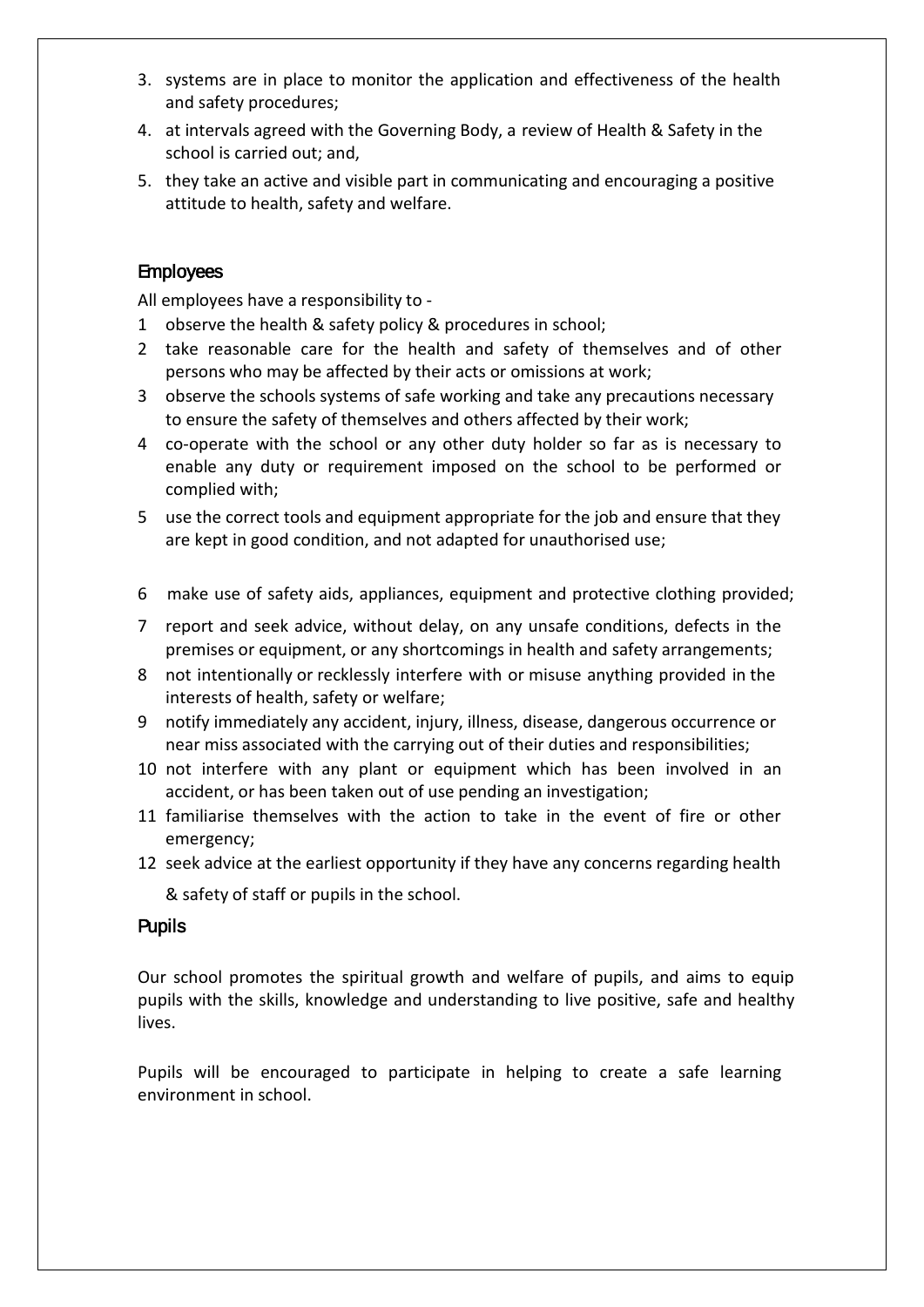# Section 3 – Health & Safety Procedures

The following health & safety procedures are detailed in the Durham County Council School Health & Safety Policy and Procedures Manual.

- $\Box$  Accident / incident / ill-health reporting
- Asbestos
- $\Box$  Biological Hazards including infected sharps
- □ Building Related Projects
- □ Confined Spaces
- Design & Technology
- D Display Screen Equipment
- $\Box$  Driving at Work
- □ Electrical Safety
- □ Fire Safety
- □ First Aid
- □ Food Safety
- □ Hand Arm Vibration
- □ Hazardous Substances (COSHH)
- $\Box$  Induction
- □ Lifting Operations & Lifting Equipment
- □ Lone Working
- Mobile Phones
- □ Manual Handling (Objects)
- □ Moving & Handling Pupils and Young People
- □ New & Expectant Mothers
- $\Box$  Noise at Work
- □ Outdoor Play Equipment
- □ Personal Protective Equipment (PPE)
- □ Playgrounds and Outdoor Play Equipment
- D Public Events on School Premises
- □ Risk Assessment
- □ Risk Register and Top Level Assessment
- □ Science Teaching
- $\Box$  Security in Schools
- $\square$  Swimming Pool Operation
- □ Traffic Management
- □ Violence and Aggression
- Work Equipment
- □ Work at Height
- □ Workplace Transport
- □ Workplace Welfare & Premises Inspection
- □ Young Employees

The school will use the above procedures and corresponding Risk Assessment forms to meet its obligations under the Health & Safety at Work etc Act 1974 and other regulations.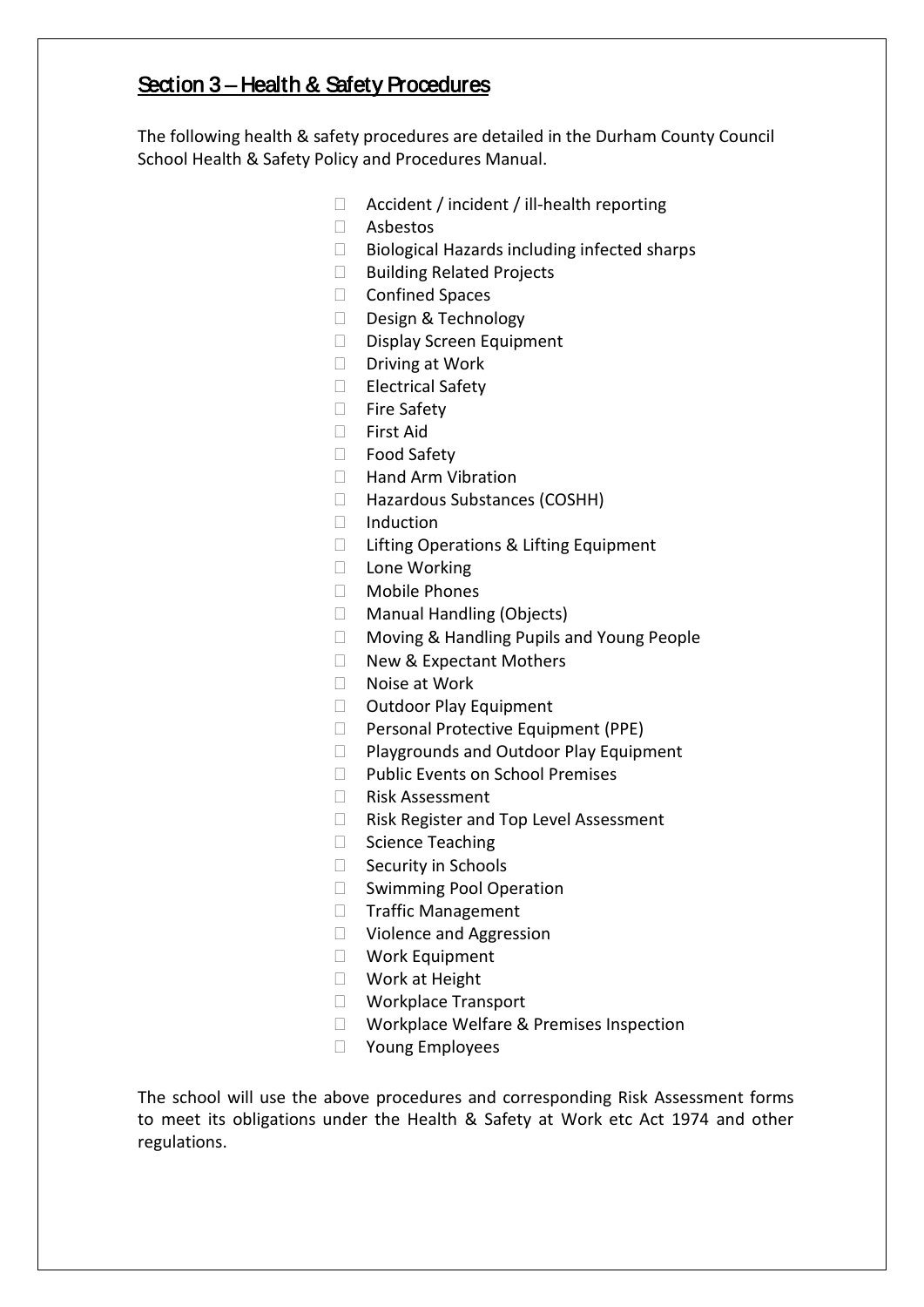The school will keep up to date with additions and changes to the School Health & Safety Policy & Procedures Manual where it related to the work of the school.

# Section 4 – Other school arrangements

## The School curriculum

- $\Box$  We teach children about health and safety in order to equip them with the skills, knowledge and understanding to enable them to live positive, successful and healthy lives. Teachers take every opportunity to educate children in this regard in the normal school curriculum. For example, through the science curriculum we teach children about hazardous materials, and how to handle equipment safely and the PSHCE curriculum, about drugs.
- $\Box$  Our school promotes the spiritual growth and welfare of the children through the RE curriculum, through special events such as harvest festival, and through the daily act of collective worship.
- $\Box$  We teach children respect for their bodies, and how to look after themselves. We discuss these issues with the children in PSHCE lessons and we reinforce these points as part of our healthy schools programme, where children learn about eating and hygiene. We also show them how to move and play safely in PE lessons.
- $\Box$  Health and safety issues also arise when we teach care for the environment and awareness of the dangers of litter. Key Stage 2 children receive sex and drugs education.
- $\Box$  Each class has the opportunity to discuss problems or issues of concern with their teacher. Teachers use circle time to help children to discuss and overcome any fears and worries that they may have. Teachers handle these concerns with sensitivity.

## School meals

- $\Box$  Our school provides the opportunity for children to buy a meal at lunchtimes. If parents are in receipt of income support, they may claim free school meals for their children. We do all we can to ensure that the meals provided have a suitable nutritional value and work with Taylor Shaw to achieve this.
- $\Box$  Care is taken to ensure pupils with food allergies are given meals that are safe and of nutritional value.
- $\Box$  If children choose to bring their own packed lunch, we provide them a suitable place to eat their lunch, and we supervise them during this time.
- $\Box$  Our schools promote a healthy lifestyle and achieves the Healthy School Standard.

## Child protection

- $\Box$  There is a named person responsible for child protection in the school. This is the head teacher in the first instance and the Deputy Head Teacher should the head teacher be unavailable (ie off-site).
- $\Box$  We require all adults employed or having contact with pupils in school (eg staff, volunteers, contractors etc) to have been DBS checked before being